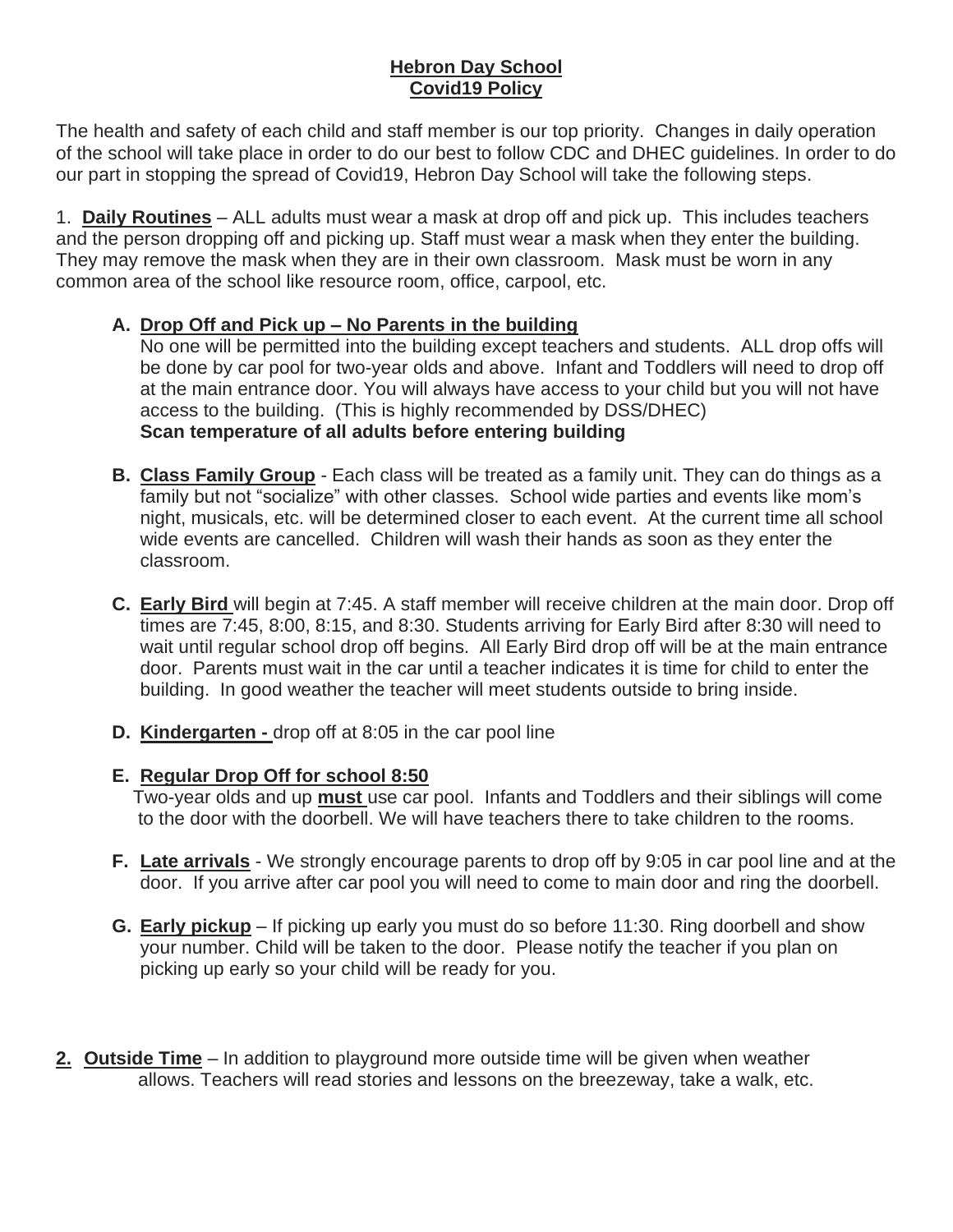- **3. Items from Home – NO** items may be sent into the school from home.
	- **A. Book Bags** No book bags or diaper bags allowed. All work will be sent home one day a week. No homework returned to school from the home.
	- **B. Diapers** Parents will supply teacher with a pack of diapers to be left at school Teachers will notify parents when more diapers are needed.
	- **C. Sippy cups** Left at school will be washed on a daily basis
	- **D. Security type blankets for infants and toddlers** May send but will remain at school. Can not go home. These items will need to be washable.
	- **E. Change of Clothes** all parents provide a change of clothes to be left at school
	- **F. Food** No outside food \*\*Only exception are infants and children with food allergies.

#### **4. Shared Spaces**

- A. **Music Class** At the beginning of the school year there will not be music class until further notice. Teachers will do music on their own in their classroom.
- B. **Art Class** At the beginning of the school year there will be not be art class until further notice. Teachers will do a variety of art projects in their classrooms using a variety of art materials
- C. **Playground** only one class at a time will be allowed on the playground. Additional outside time for walks and story time will be scheduled
- D. **Chapel** At the beginning of the school year there will be not be chapel until further notice.

## **5. Payments**

- A. We ask that no one pays for the year in advance. We are asking for monthly payments due on the  $1<sup>st</sup>$  of each month, August – May. If refunds are necessary, they will not be issued until the end of the school year in May 2021
- B. Parents should use their on line banking to have their banks mail us a check. Please allow 15 days for bank checks to arrive to the school.
- C. Parents may mail their payment to PO Box 5737 West Columbia, SC 29171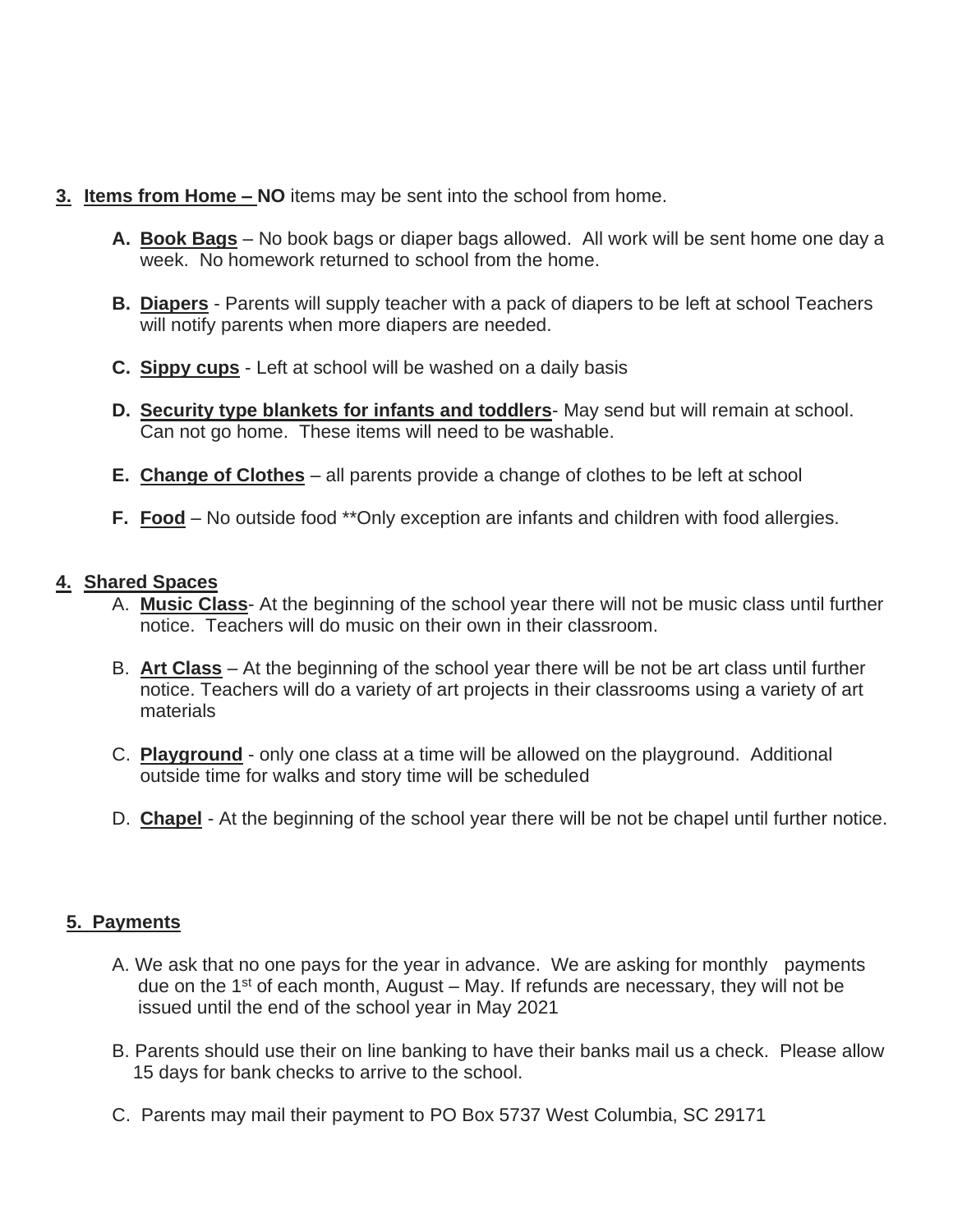- D. Cash payments are discouraged. If you only use cash, please get a money order. If cash has to be used please put in a sealed envelope with child's name. A receipt cannot be written at time of cash drop off in car pool line. Receipt will be sent home.
- E. Payments can be given to the staff person working car pool in the cemetery

### 6. Cleaning Routine

- A. Toddler and infant Toys will be soaked in bleach water every day at the end of school.
- B. Teachers will sanitize their rooms every morning before school
- C. Handwashing will take place often during the day
- D. End of Day. Teachers will wipe down the tables, etc.
- E. A Disinfecting misting machine will be used in classrooms twice a week.

## 7. Sickness of staff or student

Children who show signs of any illness cannot be accepted at school. Children should be free of the following symptoms for **48 hours** before they return to school. This is an actual 48 hours, not just 2 days. If your child has symptoms in the afternoon or night, they are not permitted to attend school the next day.

### 1. Fever – **Must be fever free for 48 hours without the assistance of medicine**

- 2. Vomiting and Upset stomach
- 3. Diarrhea
- 4. Unknown Rashes, blisters, or other skin conditions.
- 5. Cough that produces a lot of mucus
- 6. Runny nose both clear drainage and a Consistent thick green/yellow runny nose
- 7. Pink eyes with discharge

8. Any illness or condition that would cause your child to not be able to participate in regular classroom activities.

9. All open wounds must be covered completely before entering the classroom.

- 10. Fatigue
- 11. Body Aches
- 12. Sore Throat
- 13. Headache

#### **Common Cold Policy**

Children suffering from a common cold will be assessed on an individual basis. Factors of consideration include the developmental level of your child in congruence with our ability to limit the spread of germs.

The younger your child, the more difficult it is to keep the spread of germs down. For example: hand to face contact, mouthing of toys, uncontrolled nasal discharge, uncovered sneezing and coughing etc.

Please remember that sometimes your child may not show any of the above symptoms. If your child is just not acting like themselves, not eating, crying a lot, etc. it may be the early signs that something is going on.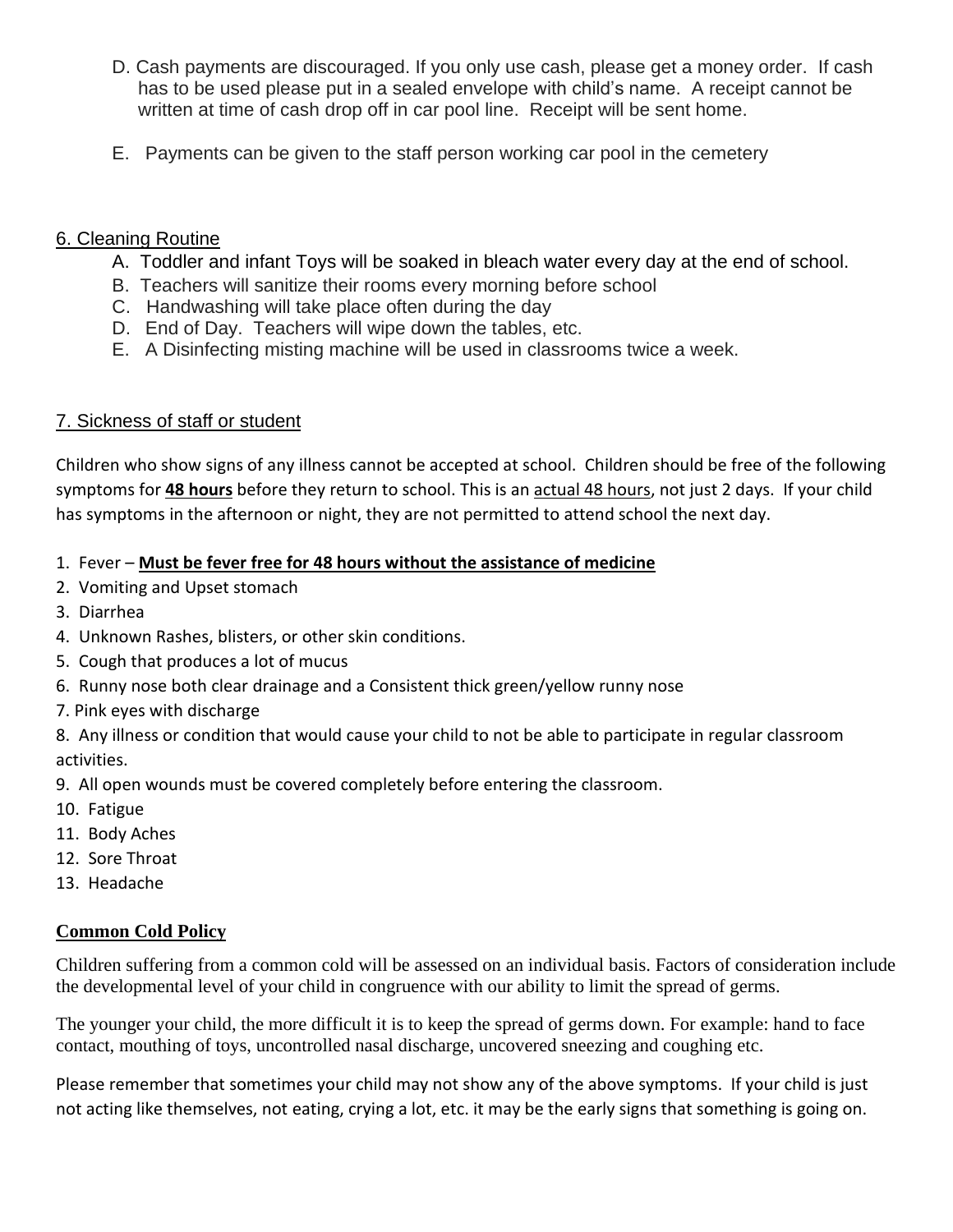Please remember that sometimes your child may not show any of the above symptoms. If your child is just not acting like themselves, not eating, crying a lot, etc. it may be the early signs that something is going on.

# **If you know your child is sick, DO NOT send them to school even if the child says they want to come. Please be respectful of other families and our staff before sending a child to school who is showing any signs of illness.**

**If your child shows any of the above symptoms at school you will be called and asked to pick up your child. If you are called you MUST pick your child up in a timely manner (30 minutes or less). If you are called to pick up your child due to any illness your child may not return for 48 hours**

### **8. When a student, staff, or class will need to quarantine at home**

- A. Any child or staff member who is showing **ANY** signs of illness will be required to stay home. Parents are asked to monitor and make observations of their child before coming to school.
- B. A child who becomes sick at school will be isolated in a sick room. Parents must pick up **immediately**. The grace period of an hour to pick up will not be granted. Any child sent home from school may not return to school for **48 hours**. They must be fever/symptom free. We must have a note from a doctor stating the child can return. Your doctor can fax us the note to 803-794-8268
- C. Any staff member who becomes ill at school will leave immediately.
- D. If a staff member or student in a class test positive for Covid19 the entire class will be required to remain home for 14 days from the onset of symptoms.
- E. If an immediate household family member of a staff member or student test positive for Covid 19 the student or staff member must remain home for 14 days.

#### 9. **Hebron at Home**

In the event a class has to remain home for a 14 day quarantine at home learning will continue. Teachers will send home premade packets with age appropriate learning activities for the parent and child to complete together. The teacher, if possible and with the parent present, will check on each student as an individual or as a class during the quarantine through a live video chat such as zoom, google meet, facetime or other platform.